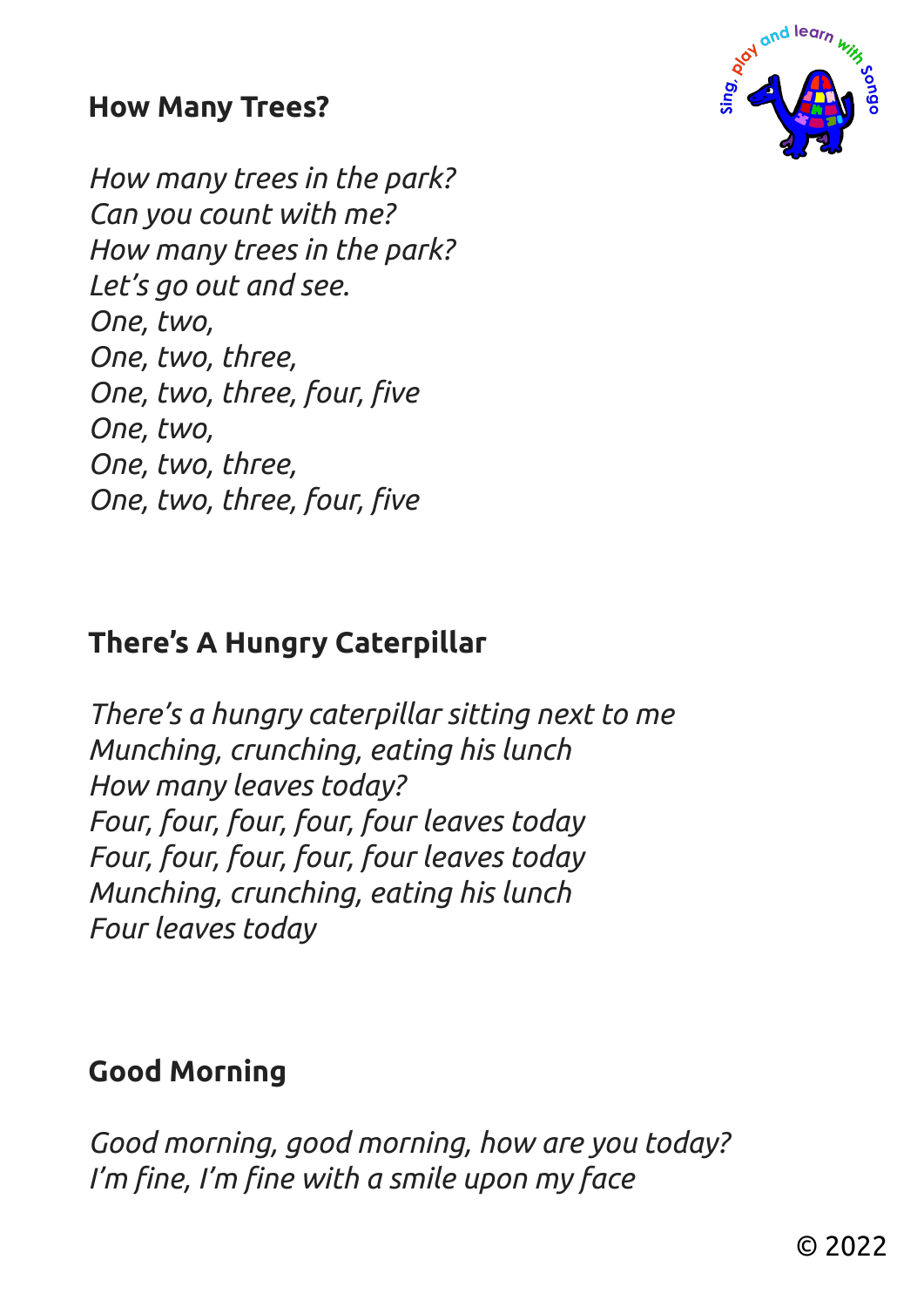# **First Thing In The Morning**



*First thing in the morning, what do you do? Jump, jump, jump, jump out of bed*

*Next you're in the bathroom, what do you do? Wash, wash, wash, wash your face*

*Then go to the kitchen, what do you do? Eat, eat, eat, eat your breakfast*

*After you have eaten, what do you do? Brush, brush, brush, brush your teeth*

*Finally you're ready, what do you do? walk, walk, walk, walk to school* 

# **I'm Going To…**

*I'm going to swim in the sea I'm going to climb up a tree I'm going to jump and I'm going to fly Tomorrow I'll have fun, I'm going to try! Now I'm swimming, now I'm climbing Look I'm jumping, and I'm flying I am having so much fun Now I'm playing in the sun*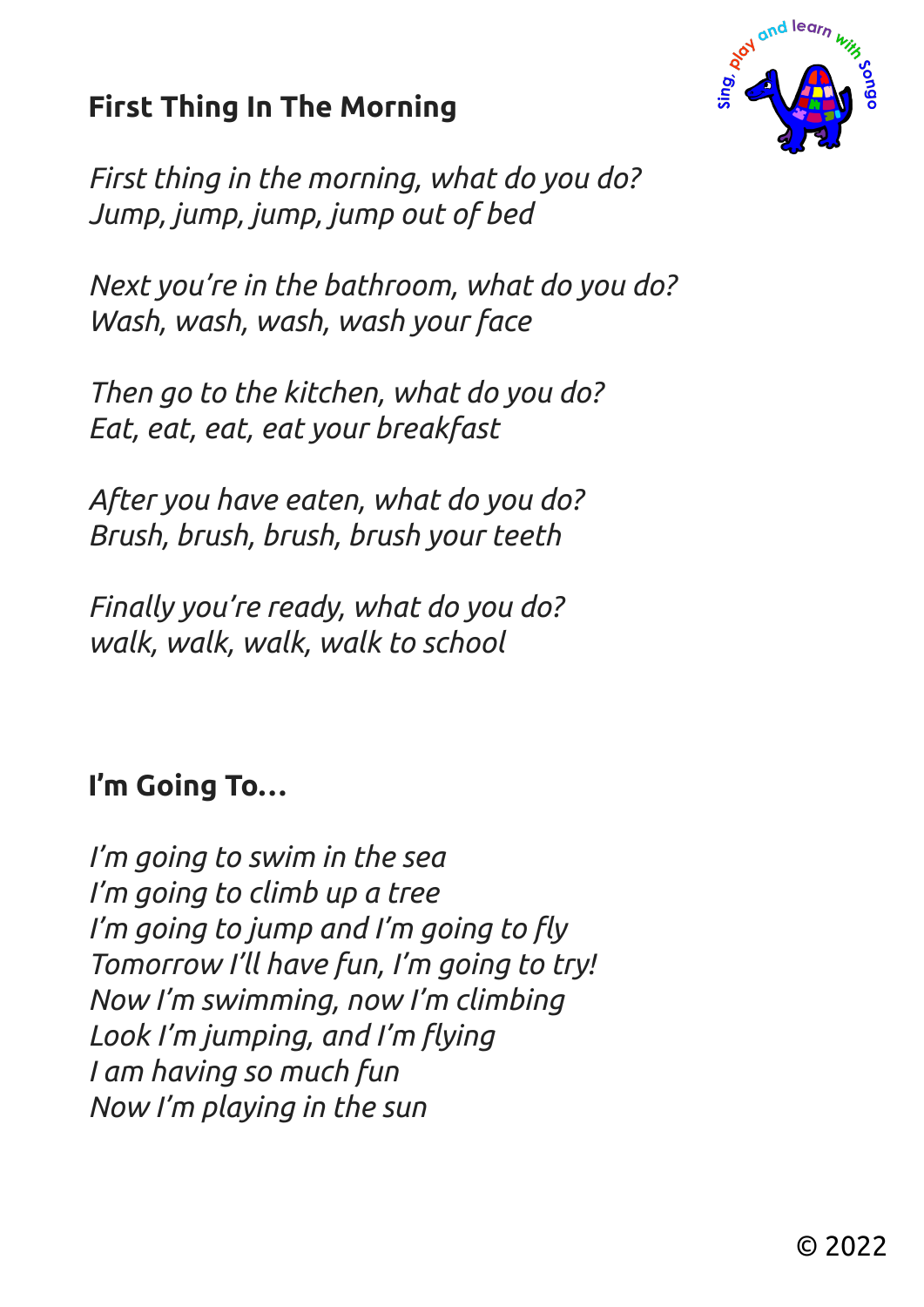

# **Walking In The Jungle**

*Walking in the jungle Walking in the jungle Out on safari Out on safari Animals around us Animals around us What do you see? What do you see?* 

## **I've Lost My Dog**

*I've lost my dog, where can he be? If you see him can you bring him back to me?* 

*Woof, woof, woof that's my dog Woof, woof, woof that's my dog Shout with me! Where is my dog* 

### **Hello**

*Hello, hello how many ways are there to say hello? Hello, hello I'm pleased to see you my friend.* 

*Bonjour, bonjour….* 

*Hola, hola…*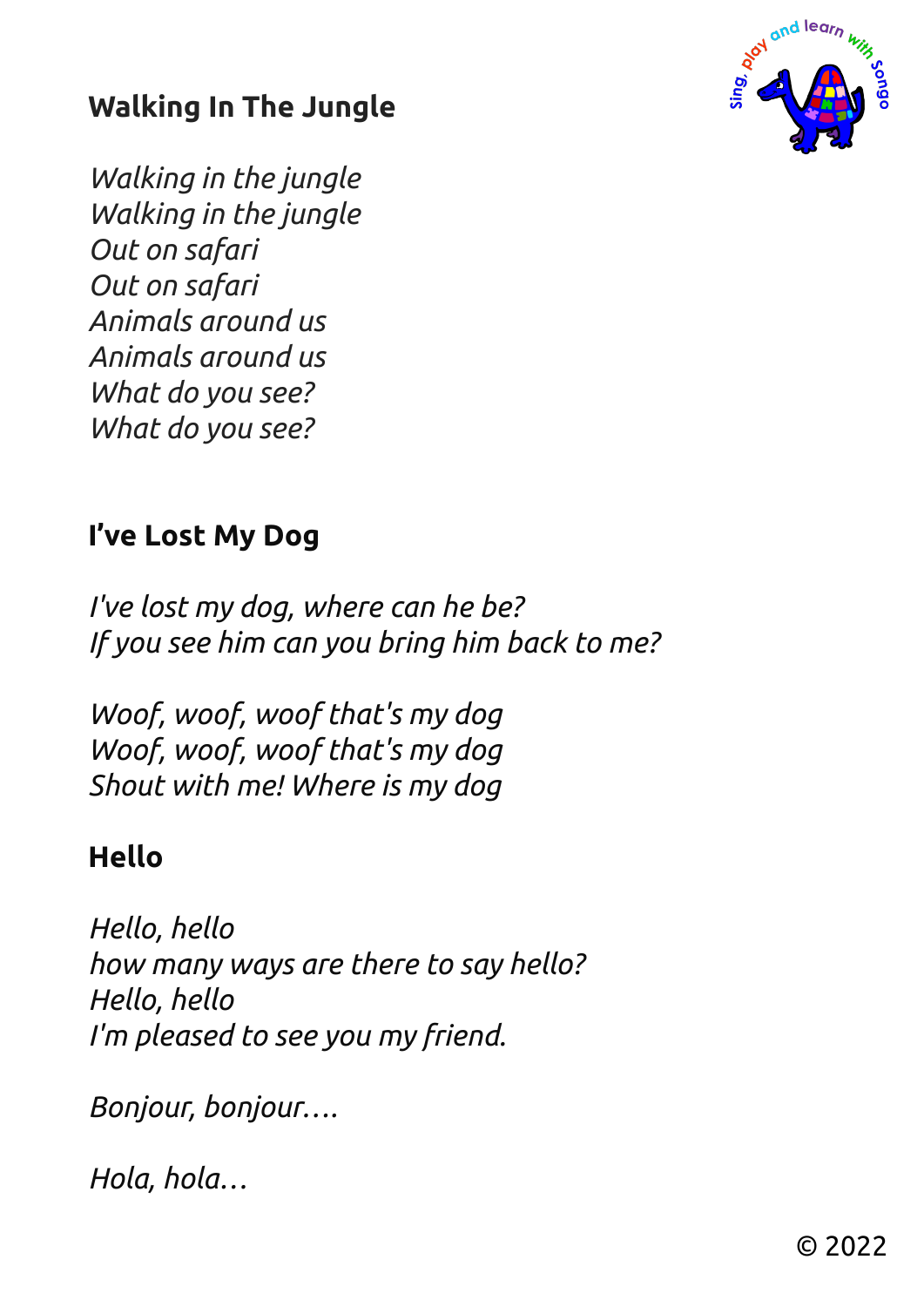## **Ooh Ooh Aah Aah**



*Ooh, ooh, aah, aah the monkey says I can eat leaves from the tree Ooh, ooh, aah, aah the monkey says I can eat leaves from the tree* 

*Ooh, ooh, aah, aah, ooh, ooh, aah, aah Tweet, tweet, tweet, tweet, tweet, tweet, tweet, tweet, Wonderful world, wonderful world Wonderful with all my friends Wonderful world, wonderful world Wonderful with all my friends* 

*Tweet, tweet, tweet, tweet, sings the bird I like to fly in the sky Tweet, tweet, tweet, tweet, sings the bird I like to fly in the sky Ooh, ooh, aah, aah, ooh, ooh, aah, aah Tweet, tweet, tweet, tweet, tweet, tweet, tweet, tweet, Wonderful world, wonderful world Wonderful with all my friends Wonderful world, wonderful world Wonderful with all my friends Wonderful world, wonderful world Wonderful with all my friends*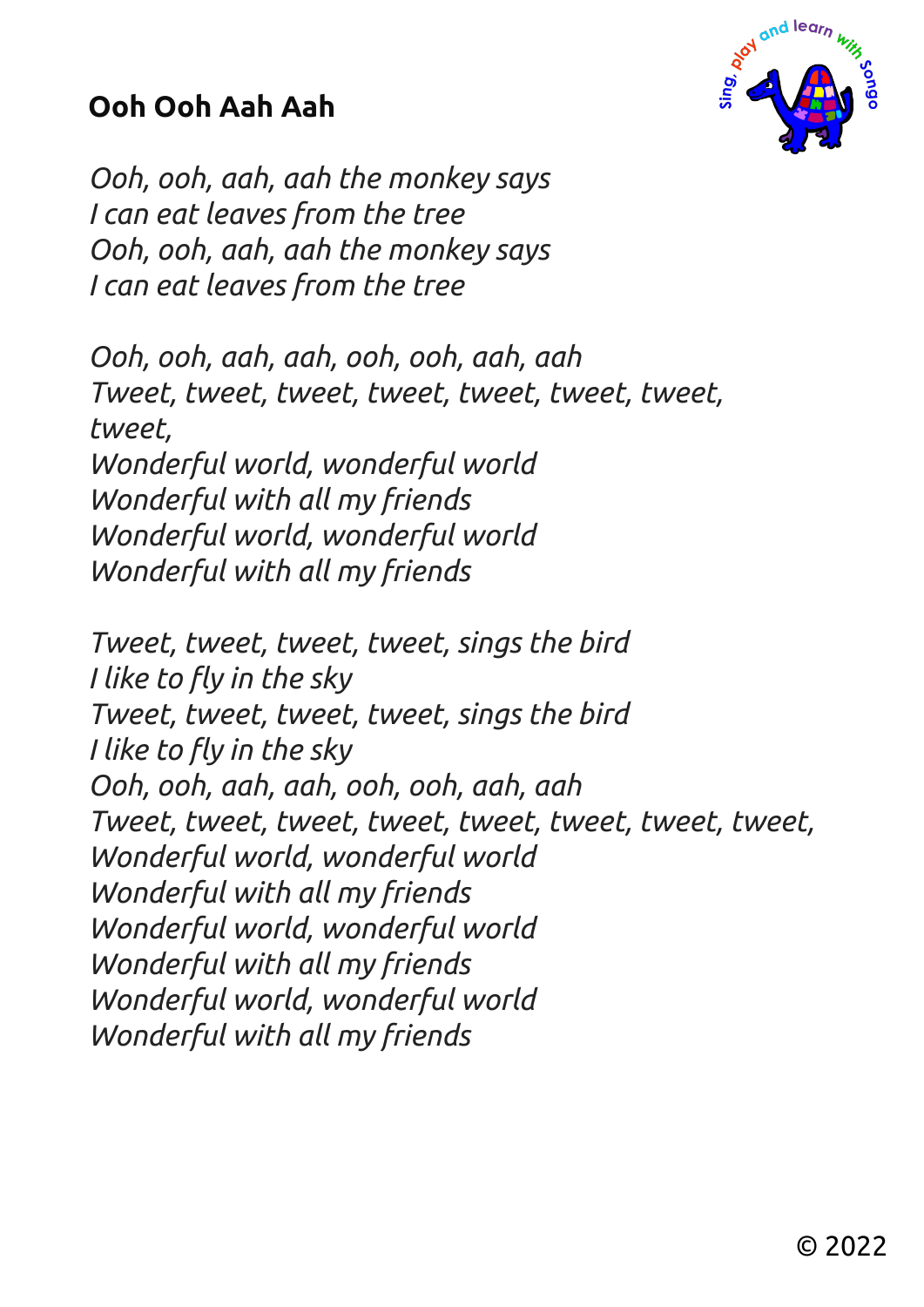# **Clara The Little Llama**

*Clara the little llama loves running nonstop She sees all the birds And heads straight through the flock* 

*Little Clara with new shoes In the mountains playing rock With a fox that sings the blues And a choir made of frogs* 

*The sun and the moon They announce the summer Clara jumps and jumps Amongst the flowers in bloom* 

*Little Clara with new shoes In the mountains playing rock With a fox that sings the blues And a choir made of frogs* 

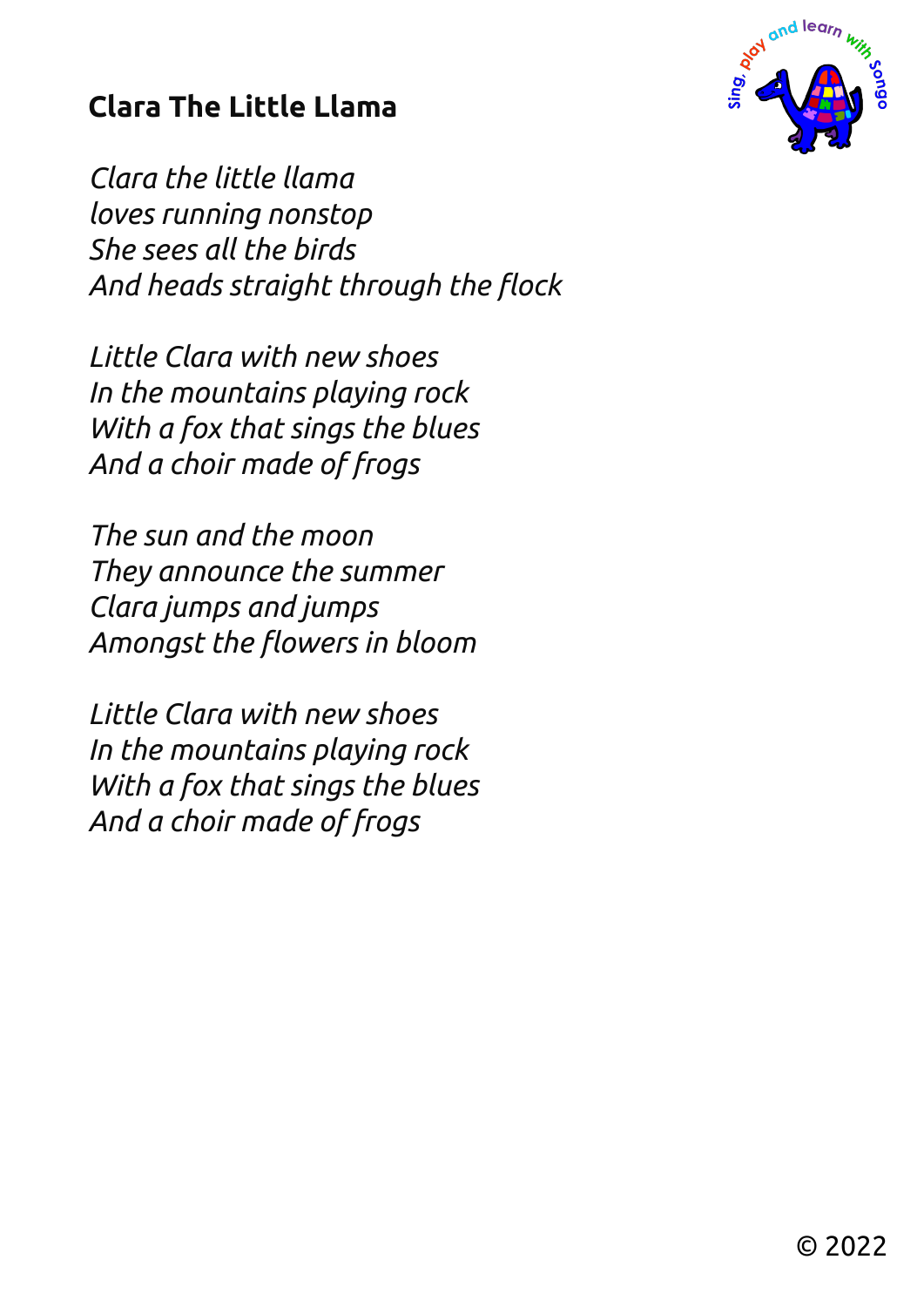## **Four Spikey Hedgehogs**

*Four spikey hedgehogs underneath the tree One goes back home, now there's only three Rolling, tumbling, laughing, playing 'Til the day is done, 'til the day is done* 

*Three spikey hedgehogs noses wet with dew One goes back home, now there's only two Rolling, tumbling, laughing, playing 'Til the day is done, 'til the day is done* 

*Two spikey hedgehogs having lots of fun One goes back home, now there's only one Rolling, tumbling, laughing, playing 'Til the day is done, 'til the day is done* 

*One spikey hedgehog happy in the sun She goes back home, now we're left with none Rolling, tumbling, laughing, playing 'Til the day is done, 'til the day is done* 

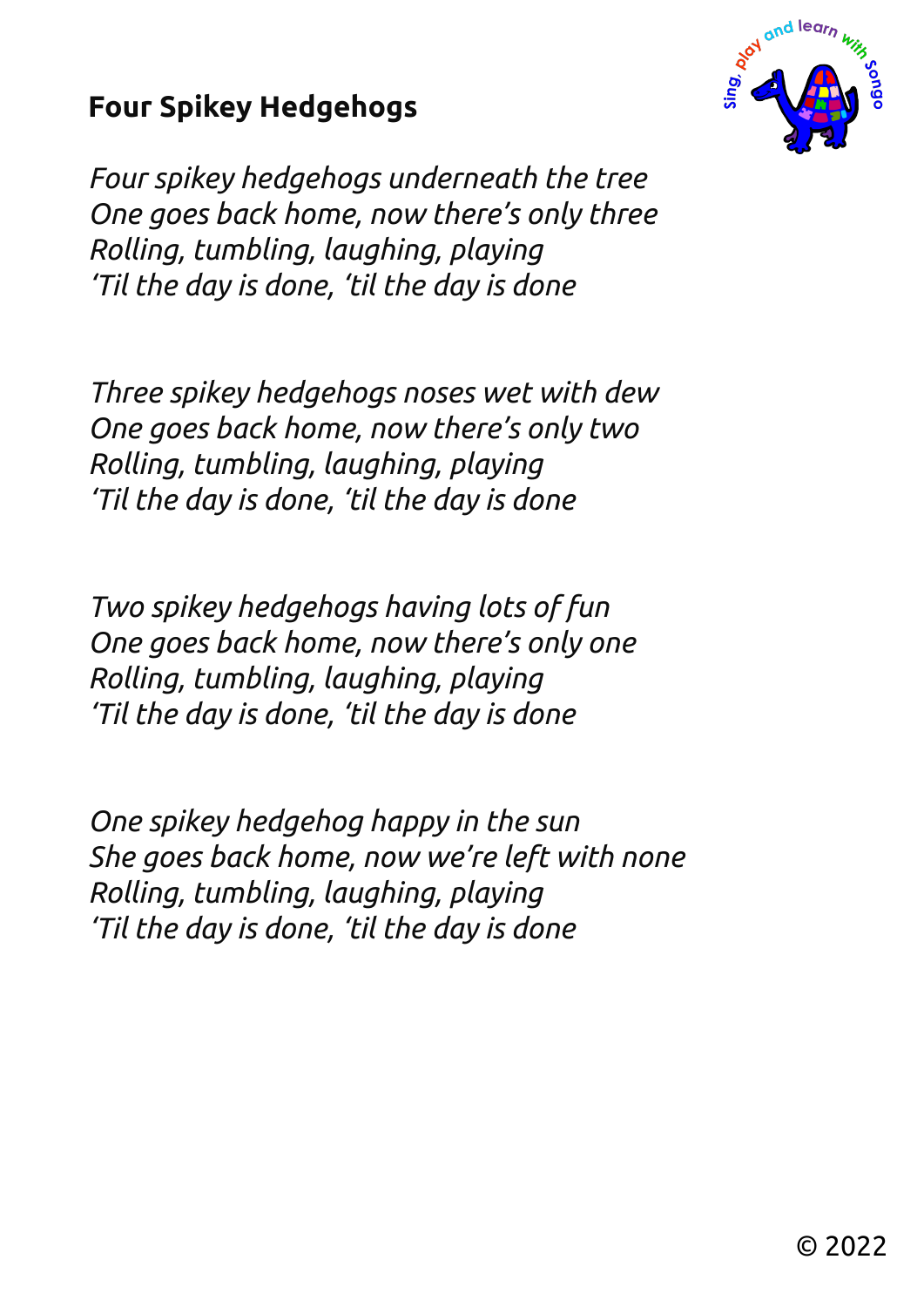# **Camilo the Armadillo**



*Camilo the armadillo loves counting the stars One, two, three, four until he finds Mars* 

*Camilo the armadillo with his shinning shell Learning with the stars to count and to spell* 

*On his comfy armchair sitting up straight He carries on counting five, six, seven, eight* 

*Camilo the armadillo with his shinning shell Learning with the stars to count and to spell* 

*Life is wonderful when the moon is out Nine, ten, eleven, twelve Camilo sings and shouts* 

*Camilo the armadillo with his shinning shell Learning with the stars to count and to spell* 

*When the night is over he says farewell To the constellation and its magic spell* 

*Camilo the armadillo with his shinning shell Learning with the stars to count and to spell*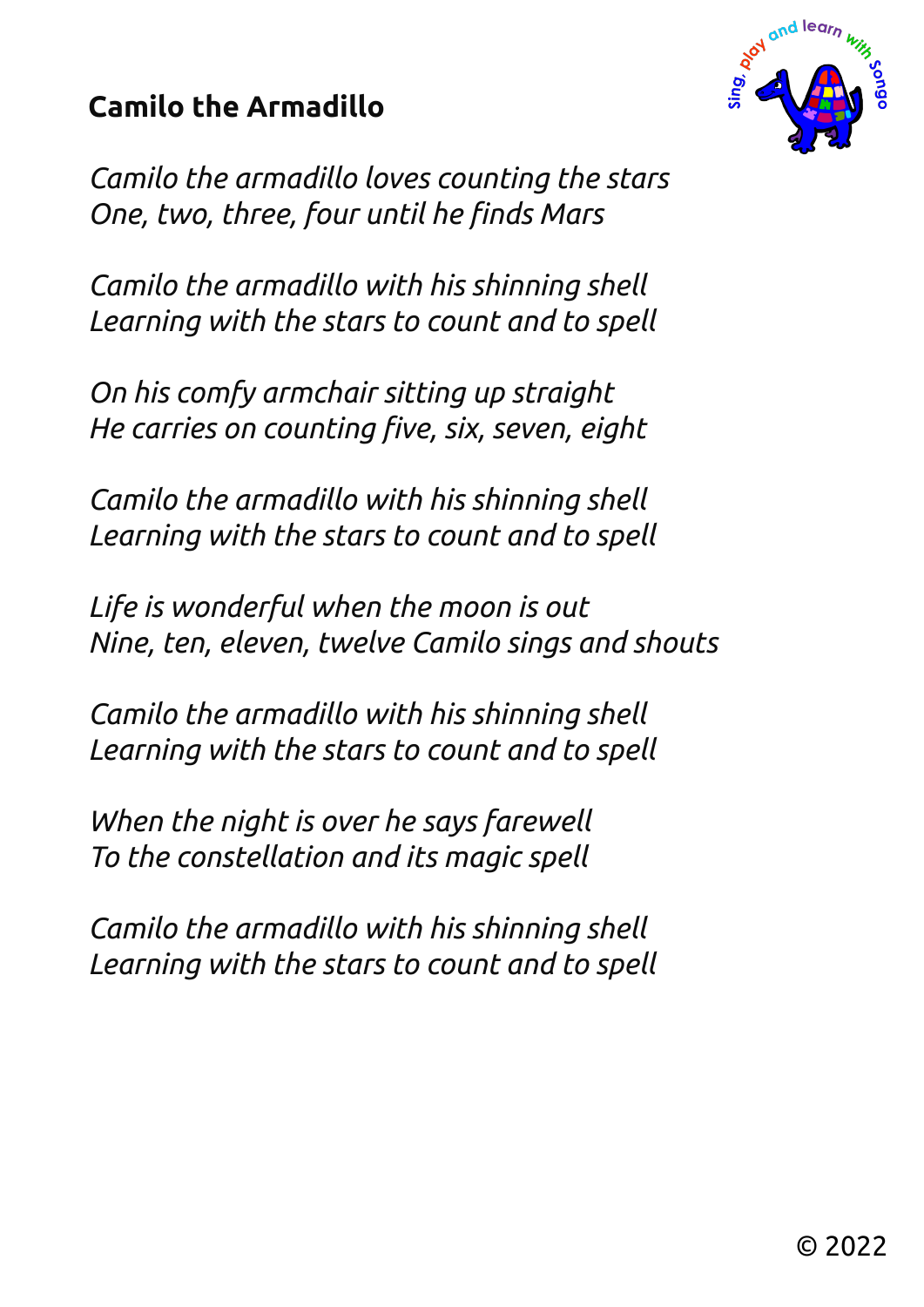## **In The Jungle**



*In the jungle, lots of trees live Grass and flowers growing up tall* 

*Monkeys climb... Snakes slide by...Crocodiles with open mouths* 

*Tigers roar... Parrots fly...Crocodiles with open mouths* 

*Elephants stamp... Frogs hop by...Crocodiles with open mouths* 

*Crickets sing... Lions roar...Crocodiles with open mouths* 

## **Walking In The Jungle**

*Walking in the jungle....walking in the jungle* 

*Out on safari...out on safari* 

*Animals around us...animals around us* 

*What can you see?*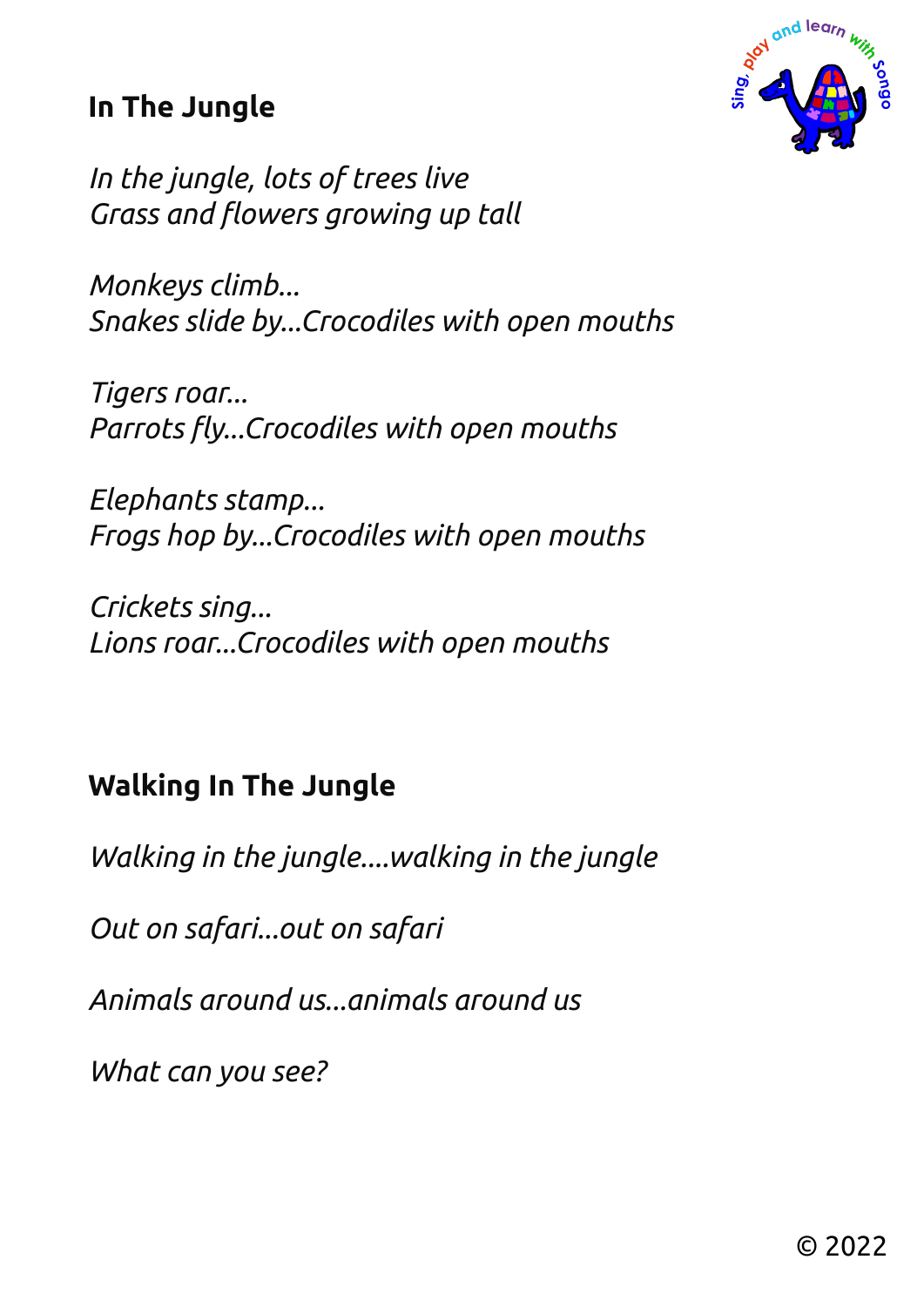## **Henry's Tail**



*Down, down in the deep blue sea Lived a fish and his name was Henry* 

*Henry wasn't happy with the tail he had It was short and brown he felt really sad* 

*He went on a journey to find a better tail Met a shark and a mermaid, a seahorse and a whale* 

*When he got home he was so worn out He didn't hear his mum so she had to shout* 

*Henry, Henry where did you go? Look at your tail its like a rainbow* 

#### **Boom Boom Boom**

*Boom, boom, boom gbó bí ìlù wa tin dun Boom, boom, boom gbó ba wa tin kòrin* 

*boom, boom, booma, booma boom, boom, boom, BOOMA!* 

*Boom, boom, boom, the drums are playing loudly Boom, boom, boom they make me want to dance* 

*boom, boom, booma, booma boom, boom, boom, BOOMA!*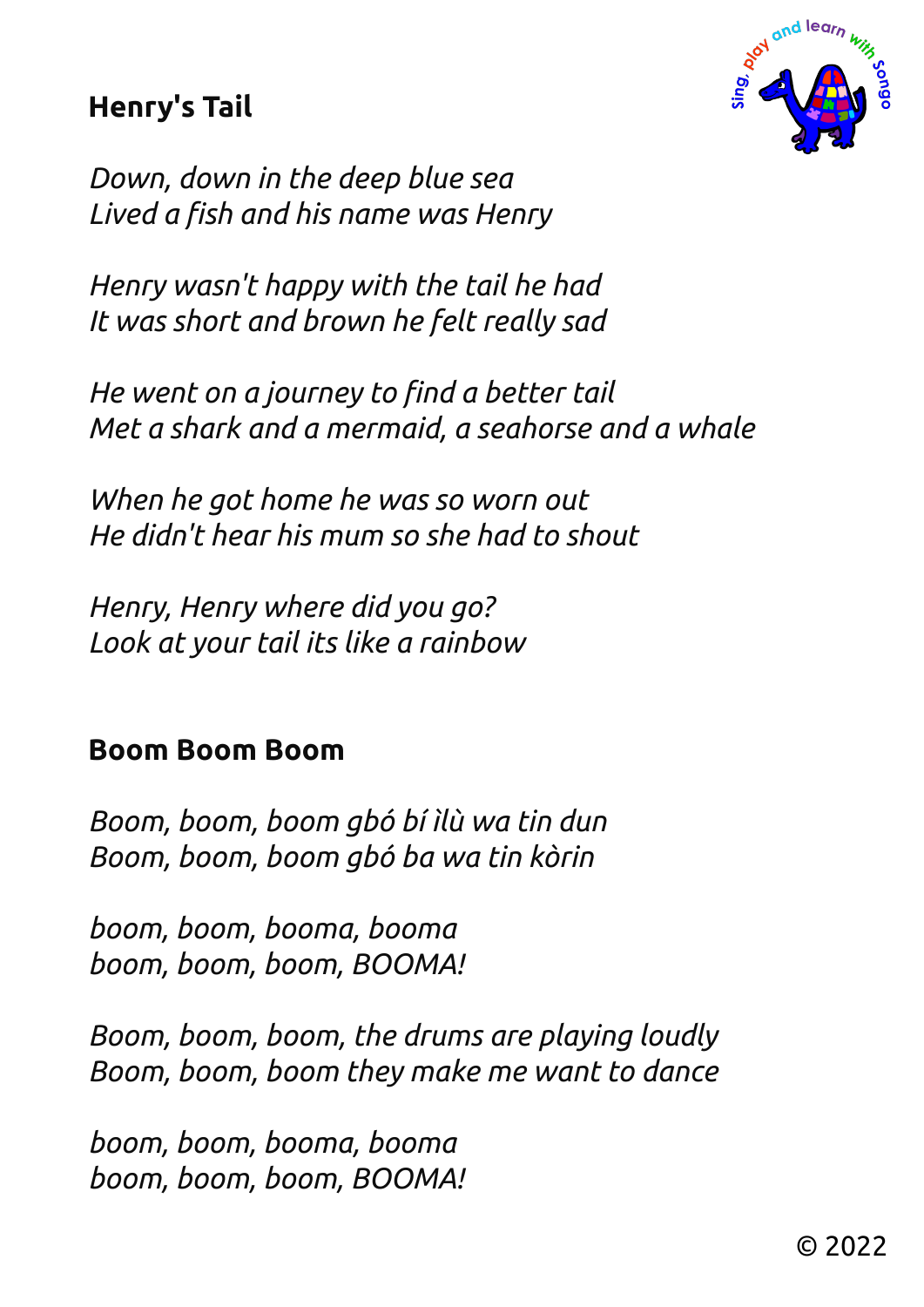## **The Sparkling Sea**



*The seaweed is dancing...the seaweed is dancing* 

*Little fish are swimming here and there…little fish are swimming here and there* 

*Under the green and sparkling sea...under the green and sparkling sea* 

### **Who's That Walking?**

*Who's that walking down the stairs? STOMP STOMP - that's my Dad* 

*Who's that walking down the stairs? STEP STEP STEP - that's my Mum* 

*Who's that walking down the stairs? CLATTER, BANG, CRASH - that's my brother* 

#### **Songo, Songo**

*Songo, Songo sing us a song Songo, Songo we'll sing along Words for stories, words to share Words to help and show we care Speaking, listening we'll get along Helping us to learn by singing a song*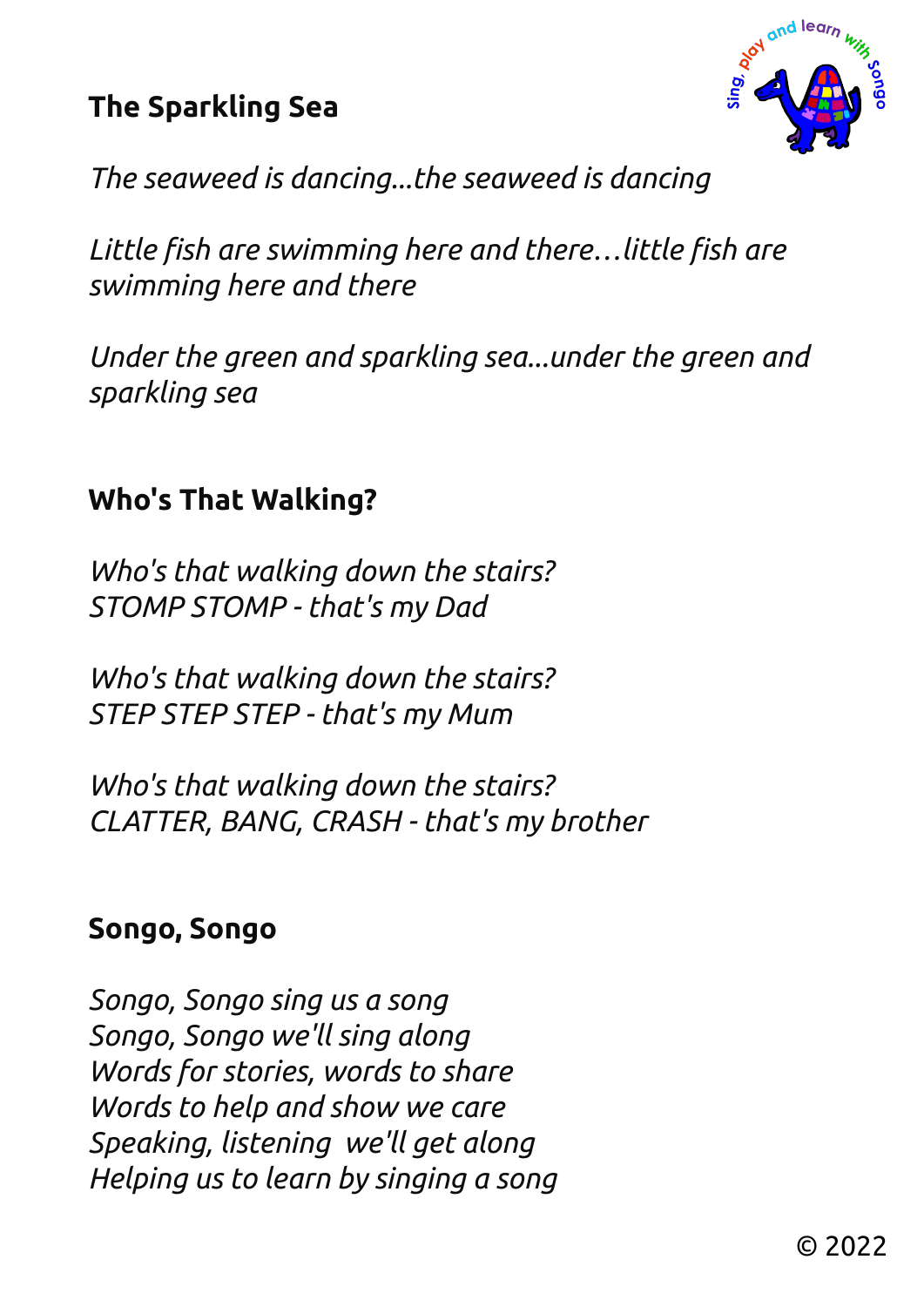# **Eight Little Monkeys**



*One, two, three and four, five, six, seven, eight One, two, three and four, five, six, seven, eight* 

*One little monkey sitting in a tree Along comes a friend will you play with me Now there's two it's better that way Lots of fun together all day* 

*One, two, three and four...* 

*Three little monkeys eating their lunch Apples and bananas, munch, munch, munch Another comes along, now that makes four He's hungry too, better get some more* 

*One, two, three and four...* 

*Five little monkeys leaping through the air Jumping and diving without a care But one little monkey thinks he'll just fall flat "Come on" say the others, now there's six acrobats* 

*One, two, three and four...* 

*Seven little monkeys hiding in the grass Waiting for a friend who's going to walk past What a surprise when they all shout "boo!" And eight little monkeys jump like Kangaroos* 

*One, two, three and four…*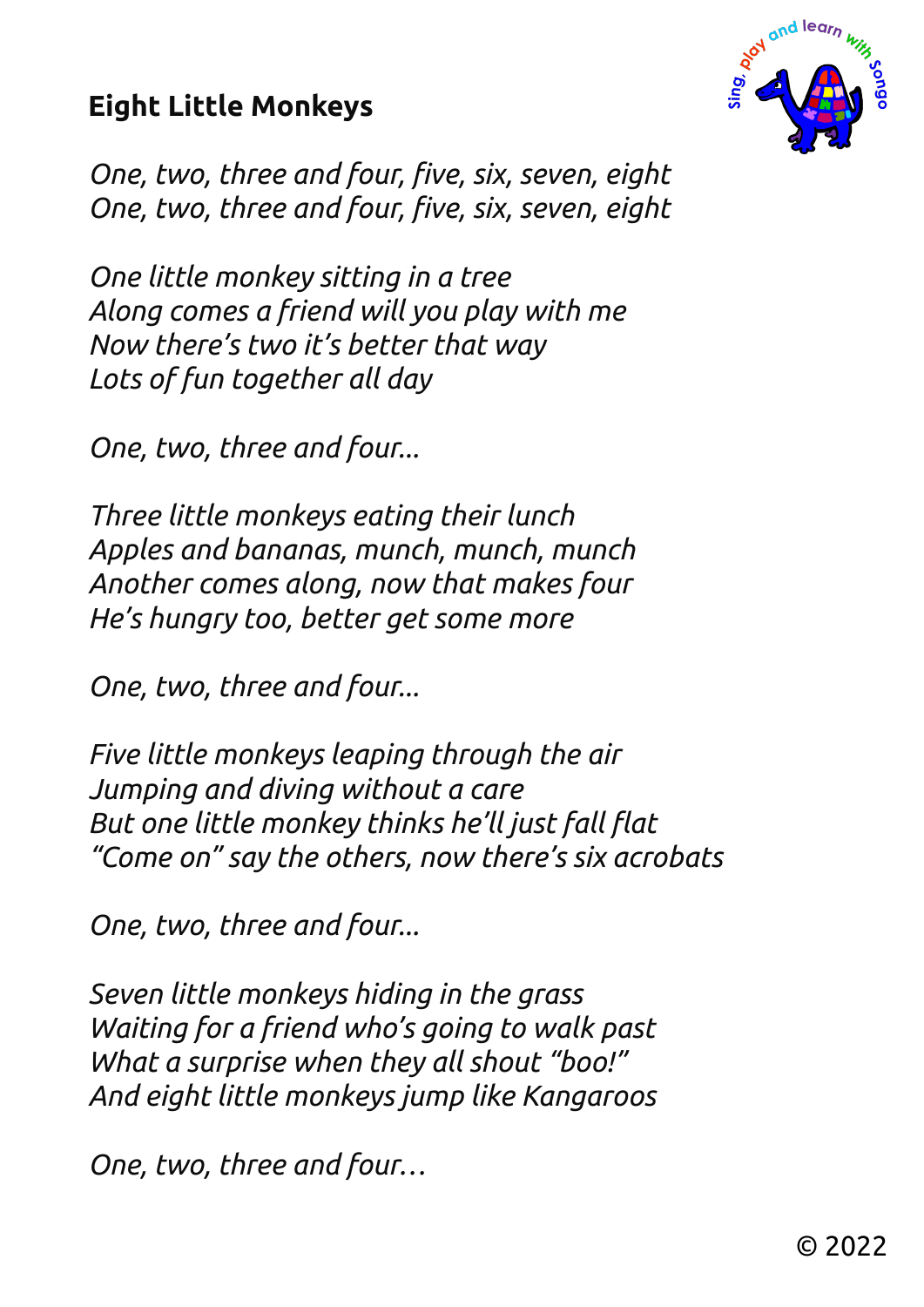#### **One Step**



*One step at a time One step at a time One step at a time One step at a time Here I am! Back down to the bottom* 

*Sitting on the steps I'm right at the bottom Move up to the next Now I'm in the middle Up, down, up, down I can't make my mind up* 

## **Cornelius The Octopus**

*Cornelius the octopus dreams to have a garden With all that white and all that blue the good sea provides him*

*Co-co- Cornelius, swims and sings in the spring Co-co- Cornelius dancing in his dreams*

*Cornelius and his friends, play all summer in the waves A dolphin, a crab, a seahorse......and a shark*

*Co-co- Cornelius, swims and sings in the spring Co-co- Cornelius dancing in his dreams*